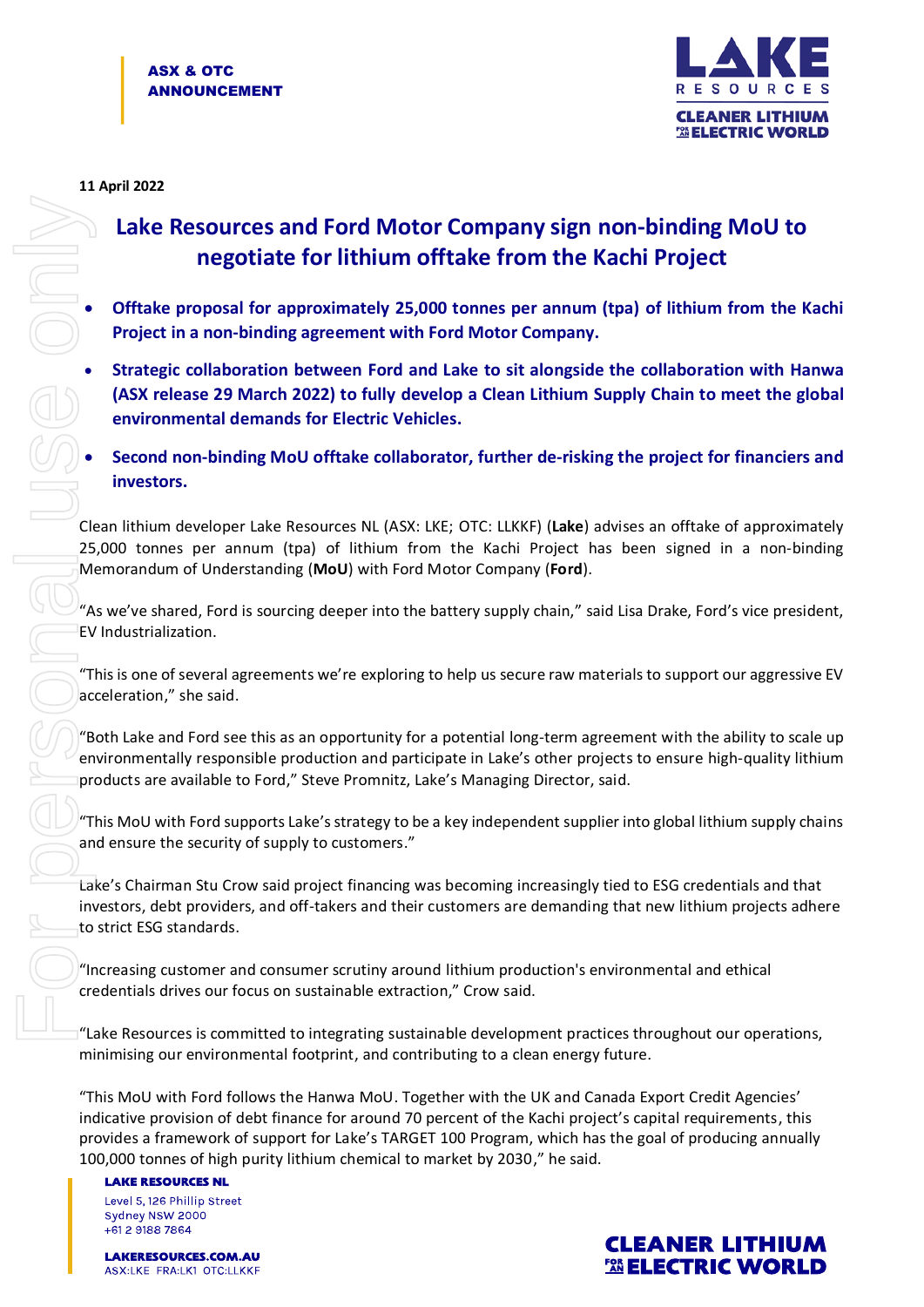

Ford has consented to this market release. Lake will update the market on progress on the implementation of the MOU with Ford as soon as it is able to do so.

# # # **Lake Investors please contact: Steve Promnitz, Managing Director** [steve@lakeresources.com.au](mailto:steve@lakeresources.com.au) **+61 2 9188 7864 Twitter:** [https://twitter.com/Lake\\_Resources](https://twitter.com/Lake_Resources) **LinkedIn:** <https://www.linkedin.com/company/lake-resources/> **Facebook:** https://www.facebook.com/LakeResources **Website:** [http://www.lakeresources.com.au](http://www.lakeresources.com.au/) **Join Lake's mailing list:** <http://eepurl.com/gwA3o9> **IR**: Anthony Fensom, Republic PR, +61 (0) 407 112 623, [anthony@republicpr.com.au](mailto:anthony@republicpr.com.au) **For media queries, please contact:** the MOU with Ford as soon as it is able to do so.<br> **Lake Investors Deales contact:**<br> **Sieve Prominitz, Managing Director**<br> **Sieve Prominitz, Managing Director**<br> **Envelope arrangements (referred Association**)<br> **Contact int** 

Nigel Kassulke at Teneo **M:** +61407904874 **E:** [Nigel.Kassulke@teneo.com](mailto:Nigel.Kassulke@teneo.com)

## **About Lake Resources NL (ASX: LKE; OTC: LLKKF) –**

**Clean high purity lithium using efficient disruptive clean technology - in demand by EV makers and lithium-ion batteries** Lake Resources NL (ASX: LKE;OTC: LLKKF) is a clean lithium developer utilising direct extraction technology for production of sustainable, high purity lithium from its flagship Kachi Project in Catamarca Province within the Lithium Triangle in Argentina among three other projects covering 220,000 ha.

This direct extraction method delivers a solution for two rising demands – high purity battery materials to avoid performance issues, and more sustainable, responsibly sourced materials with low-carbon footprint and significant ESG benefits.

1. **Climate-Tech**: Efficient, disruptive, clean, cost-competitive technology using well-known water treatment re-engineered for lithium (not mining). Technology partner, Lilac Solutions Inc, is supported by the Bill Gates led Breakthrough Energy fund, MIT's The Engine fund, Chris Sacca's Lowercarbon Capital, BMW, Sumitomo and SK Materials. Lilac has currently earned in to 10% of the Kachi Project, and may earn-in to a total 25% stake, based on certain milestones, and then be expected to fund their c.US\$50 million pro-rata share (refer ASX announcement 22 September 2021)

2. **High Purity**: 99.97% purity lithium carbonate samples for a premium price, demonstrated in pilot plant operations in California with a demonstration plant en route to the Kachi Project. Demonstrated high quality in nickel rich NMC622 lithium-ion batteries (refer ASX announcement 20 October 2020; 2 March 2021).

3. **Sustainable /ESG**: Far smaller environmental footprint than conventional methods, that returns virtually all water (brine) to its source with a low CO2 footprint.

4. **Prime Location, Large Projects**: Flagship Kachi project in prime location among low-cost producers with a large lease holding (74,000 ha) and expandable resource (4.4 Mt LCE) used for 25 years production at 50,000tpa (JORC Resource: Indicated 1.0Mt, inferred 3.4Mt, refer ASX announcement 27 November 2018). Pre-feasibility study at 25,500tpa by tier 1 engineering firm shows large, long-life lowcost operation with US\$1.6 billion NPV pretax, and annual EBITDA of US\$260 million from 2024 using past pricing of US\$15,500/tonne lithium carbonate (refer ASX announcement 17 March 2021; 28 April 2020). (No changes to the assumptions in the resource statement or the PFS have occurred since the announcement date.)

5. **Finance Indicatively Available**: Long duration, low-cost project debt finance for the Kachi Lithium Project is indicatively available from the United Kingdom's Export Credit Agency UKEF and Canada's EDC with Expressions of Interest to support approx. 70% of the total finance required for Kachi's development, subject to standard project finance terms, including satisfactory completion of the DFS, ESIA